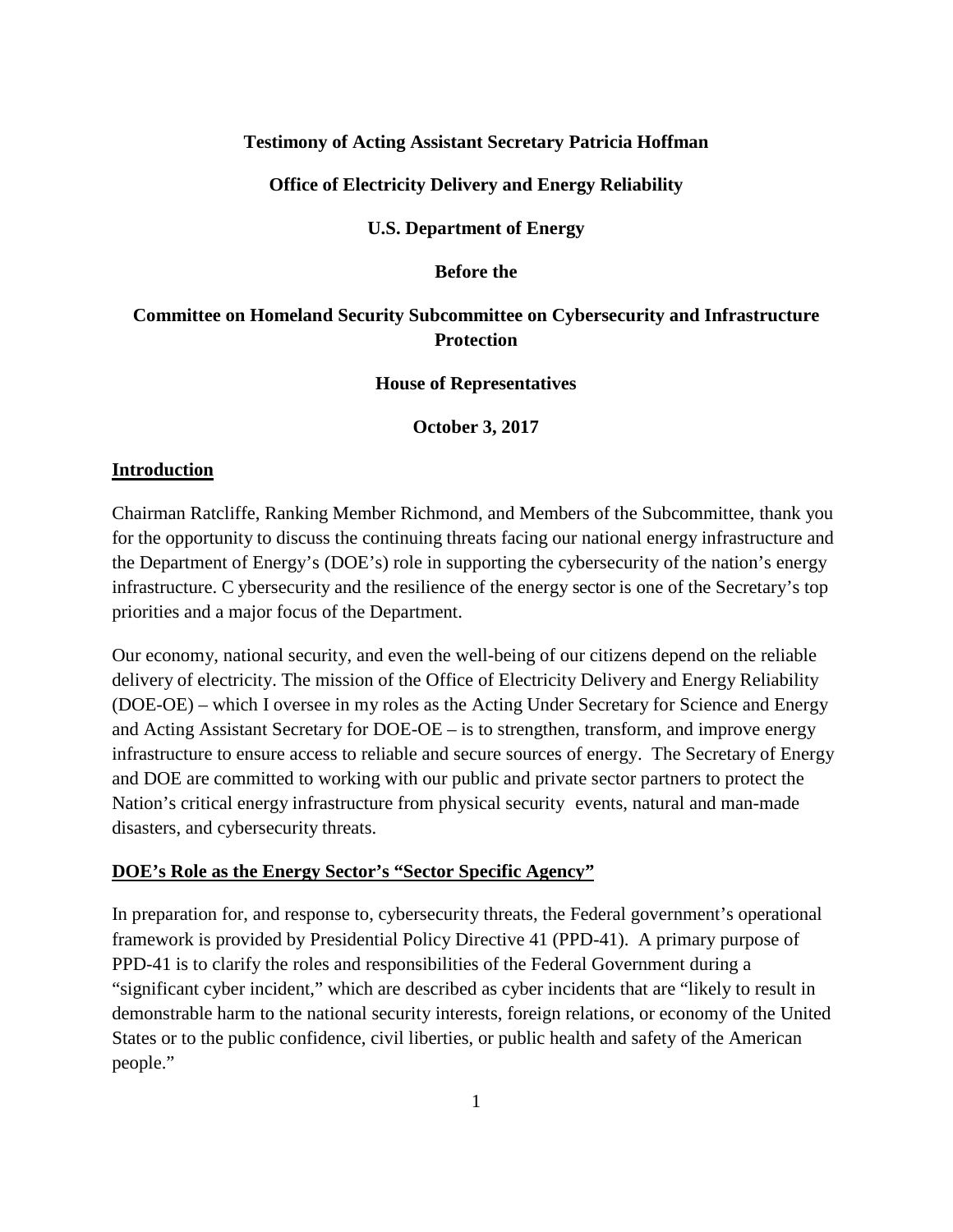Under the PPD-41 framework, as the Sector Specific Agency (or SSA) for cybersecurity of the energy sector, DOE works jointly with other agencies and private sector organizations, including the Federal government's designated lead agencies for coordinating the response to significant cyber incidents by protecting assets and countering threats: the Department of Homeland Security (DHS) acting through the National Cybersecurity and Communications Integration Center (NCCIC) and the Department of Justice (DOJ), acting through the Federal Bureau of Investigation (FBI) and the National Cyber Investigative Joint Task Force, respectively. In the event of a cybersecurity emergency in the energy sector, closely aligning DOE's activities with those of our partners at DHS and DOJ helps to ensure that DOE's deep expertise with the sector is appropriately leveraged.

Under *Presidential Policy Directive-21 (PPD-21): Critical Infrastructure Security and Resilience*, later codified in part in the Fixing America's Surface Transportation Act, DOE is designated as the SSA for cybersecurity of the energy sector. As the SSA, DOE coordinates with DHS and other federal agencies and collaborates with industry and state, local, tribal and territorial partners on matters of cyber resilience, incident response, and planning. For any risk to the energy sector, DOE thus acts to ensure unity of effort across government, including states, and industry partners.

In addition, DOE serves as the lead agency for Emergency Support Function 12 (ESF-12) under the National Response Framework. As the lead for ESF-12, DOE is responsible for facilitating the restoration of damaged energy infrastructure. The Department works with industry and Federal, state, and local partners to facilitate response and recovery. Combining DOE roles as the SSA in cybersecurity with national response ensures incidents with both cyber and physical impacts can be coordinated for the energy sector.

In extreme cases, the Department can use its legal authorities such as those in the Federal Power Act, as amended by the Fixing America's Surface Transportation (FAST) Act, to assist in response and recovery operations. Congress enacted several important new energy security measures in the FAST Act as it relates to cybersecurity. The Secretary of Energy was provided a new authority, upon declaration of a "Grid Security Emergency" by the President, to issue emergency orders to protect or restore critical electric infrastructure or defense critical electric infrastructure. This authority allows DOE to respond as needed to the threat of cyber and physical attacks on the grid.

DOE is working to address public comments received regarding the rules of procedure to issue an order under this new authority. The Grid Security Emergency authority is unique to DOE and an important element in partnering with DHS and DOJ to fully address the cybersecurity risks to the energy sector.

# **The Special Nature of Energy Security Cybersecurity**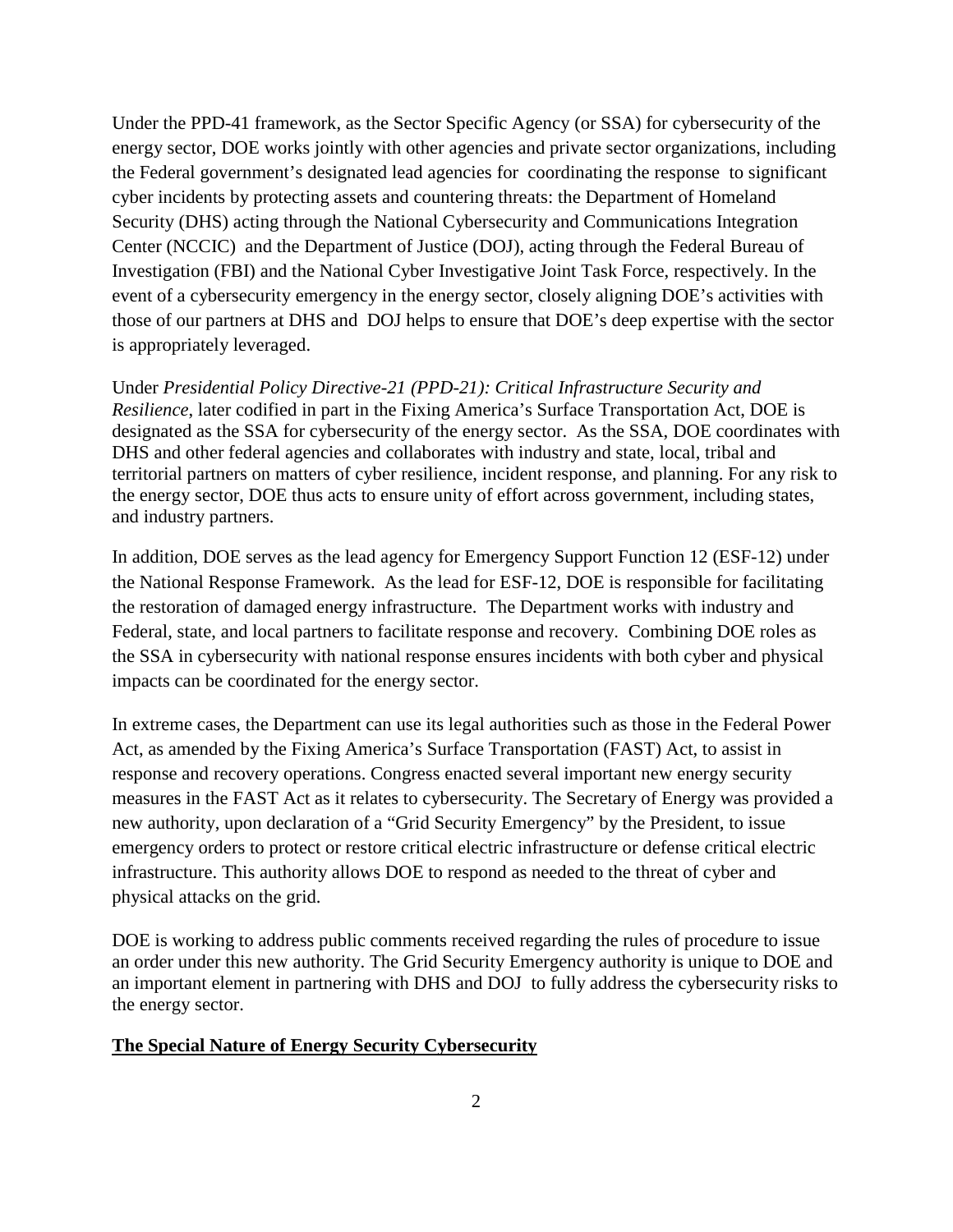Cyberattacks targeting "information technology" or IT, including computing and business applications, to cause disruptions, obtain access to email accounts and personal information, exfiltrate data to release to the world at large, and exploit information for private gain are growing increasingly common. The energy sector is not immune to such attacks.

However, our adversaries understand that the energy sector is a valuable target not because of its IT systems, but because of the assets that the sector controls. Accordingly, we have seen an increased interest in vulnerabilities of the "operating technology," or OT, of energy delivery systems and other critical infrastructure as well. OT systems consist of industrial control systems (or ICS), programmable logic controls, and its associated supervisory control and data acquisition software (known as SCADA). The heavy use of OT systems has made electric utilities, oil and natural gas providers, hydro and nuclear facilities, and water utilities prime targets for OT-related cyber-attacks. The disruption of any one of these is not only inherently problematic, it also hampers the ability to respond to any type of emergency event.

The Department's focus on OT systems specific to the energy sector makes our activities both distinct from, and complementary to, the activities of DHS and our other Federal agency partners. The cybersecurity of energy sector OT systems requires specific and focused attention because of their need for extremely high reliability and availability, the fact that any significant reduction in the speed of the systems is unacceptable, and because these systems are so critical to underpinning the nation's economic health, public safety, and national security.

In December 2015, the first known successful cyber-attack on power grid OT took place in Ukraine. Over 225,000 residents were left without power for several hours in the coordinated attack, and a second attack occurred in December 2016 that left portions of Kiev without electricity. More recently, publicly-available information about threats such as the Crash Override malware used in Ukraine and the nation-state activities described under the name "Dragonfly 2.0" are just two of many examples that illustrate the threat to the nation's energy infrastructure is real and growing more concerning by the day.

## **Importance of Partnerships**

Before I describe the details of the Department's activities in support of the energy sector's cybersecurity, I must first focus on the most foundational aspect of our activities: partnerships. The Federal government does not own or operate the vast majority of the assets in the nation's energy sector, and DOE does not hold a monopoly on protecting the nation's critical infrastructure from cyber threats. As such, we cannot function effectively unless we have strong partnerships throughout the public and private sectors and with our Federal colleagues at DHS and other law enforcement- and national security-oriented agencies.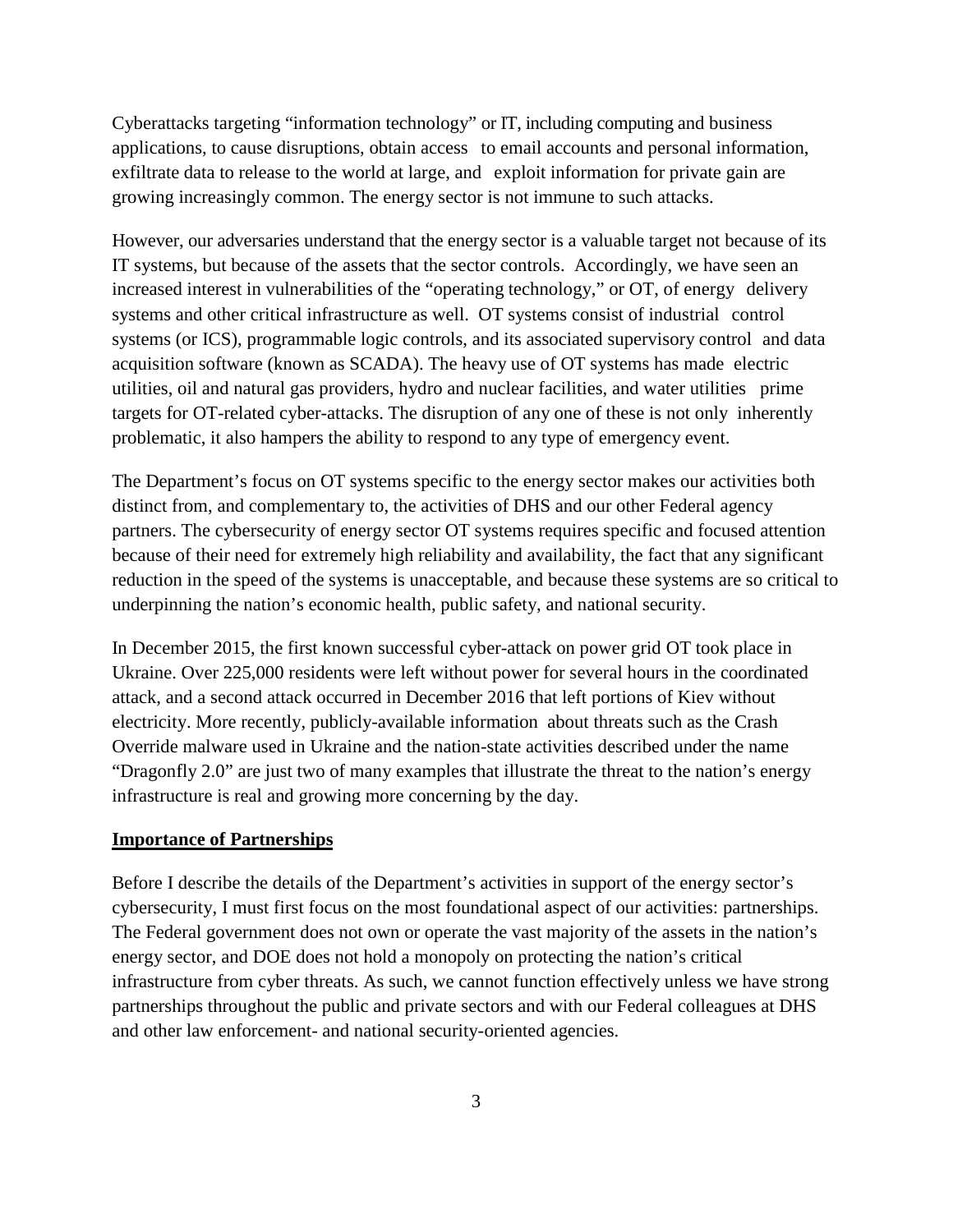DOE has collaborated with the energy sector for nearly two decades in voluntary public-private partnerships that engage energy owners and operators at all levels – technical, operational, and executive, along with state and local governments – to identify and mitigate physical and cyber risks to energy systems.

These partnerships are built on a foundation of earned trust that promotes the mutual exchange of information and resources to improve the security and resilience of critical energy infrastructures. These relationships acknowledge the special security challenges of energy delivery systems and leverage the distinct technical expertise within industry and government to develop solutions.

The security and integrity of energy infrastructure is both a state and Federal government concern because energy underpins the operations of every other type of critical infrastructure; the economy; and public health and safety. The owners and operators of energy infrastructure, however, have the primary responsibility for the full spectrum of cybersecurity risk management: identify assets, protect critical systems, detect incidents, respond to incidents, and recover to normal operations.

When the lights go out or gasoline stops flowing in pipelines, the first responder is usually not the state or Federal Government but, rather, industry or local government. This is why publicprivate partnerships regarding cybersecurity are paramount – they recognize the distinct roles and capabilities of industry and government in managing our critical energy infrastructure risks.

In the Energy Sector, the core of critical infrastructure partners consists of the Electricity Subsector Coordinating Council (ESCC), the Oil and Natural Gas Subsector Coordinating Council (ONG SCC), and the Energy Government Coordinating Council (EGCC). The ESCC and ONG SCC represent the interests of their respective industries. The EGCC, led by DOE and co-chaired with DHS, is where the interagency partners, states, and international partners come together to discuss the important security and resilience issues for the energy sector. This forum ensures that we're working together in a whole-of-government response.

As defined in the National Infrastructure Protection Plan, the industry coordinating councils or "SCCs" are created by owners and operators and are self-organized, self-run, and self-governed, with leadership designated by the SCC membership. The SCCs serve as the principal collaboration points between the government and private sector owners and operators for critical infrastructure security and resilience coordination and planning, as well as a range of sectorspecific activities and issues.

The SCCs, EGCC, and associated working groups operate under DHS's Critical Infrastructure Partnership Advisory Council (CIPAC) framework, which provides a mechanism for industry and government coordination. The public-private critical infrastructure community engages in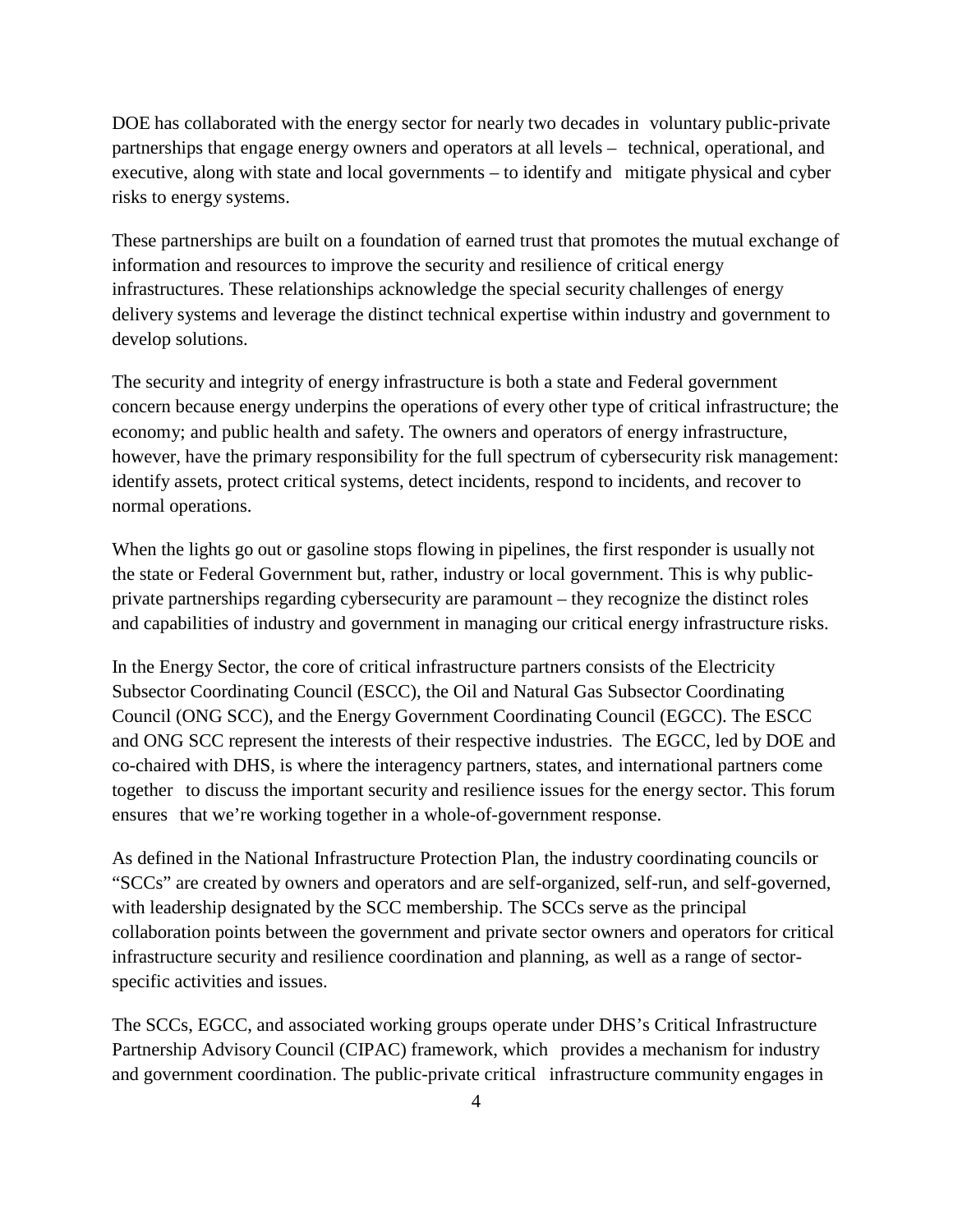open dialogue to mitigate critical infrastructure vulnerabilities and to help reduce impacts from threats.

# **DOE's Cybersecurity Strategy for the Energy Sector**

To address these challenges, it is critical for us to be proactive and cultivate what I call an ecosystem of resilience: a network of producers, distributors, regulators, vendors, and public partners, acting together to strengthen our ability to prepare, respond, and recover. We continue to partner with industry, DHS and other Federal agencies, states, local governments, and energy stakeholders broadly to quickly identify threats, develop capabilities to support mitigation strategies, and rapidly respond to any disruptions.

DOE plays a critical role in supporting energy sector cybersecurity to enhance the security and resilience of the Nation's energy infrastructure. As part of a comprehensive strategy for energy resilience, the Department is focusing cyber support efforts to: enhance visibility and situational awareness of operational networks; increase alignment of cyber preparedness and planning across local, state, and Federal levels; and leverage the expertise of DOE's National Labs to drive cybersecurity innovation.

# **Enhance visibility and situational awareness of operational networks**

It is necessary for partners in the Energy Sector and the government to share emerging threat data and vulnerability information to help prevent, detect, identify, and thwart cyber-attacks more rapidly. An example of this type of collaboration is the Cybersecurity Risk Information Sharing Program (CRISP), a voluntary public-private partnership that is primarily funded by industry, administered by the Electricity Information Sharing and Analysis Center (E-ISAC), and enhanced by DOE through intelligence analysis by DOE's Office of Intelligence and Counterintelligence. One of DOE's National Laboratories – the Pacific Northwest National Laboratory – is a key partner for the E-ISAC in accomplishing the goals of the CRISP program.

The purpose of CRISP is to share information among electricity subsector partners, DOE, and the Intelligence Community to facilitate the timely bi-directional sharing of unclassified and classified threat information to enhance the sector's ability to identify, prioritize, and coordinate the protection of critical infrastructure and key resources. CRISP leverages advanced sensors and threat analysis techniques developed by DOE along with DOE's expertise as part of the Intelligence Community to better inform the energy sector of the high-level cyber risks. Current CRISP participants provide power to over 75 percent of the total number of continental United States electricity customers. The Department is currently in the early stages of taking the lessons learned from CRISP and developing an analogous capability to monitor network traffic on OT networks.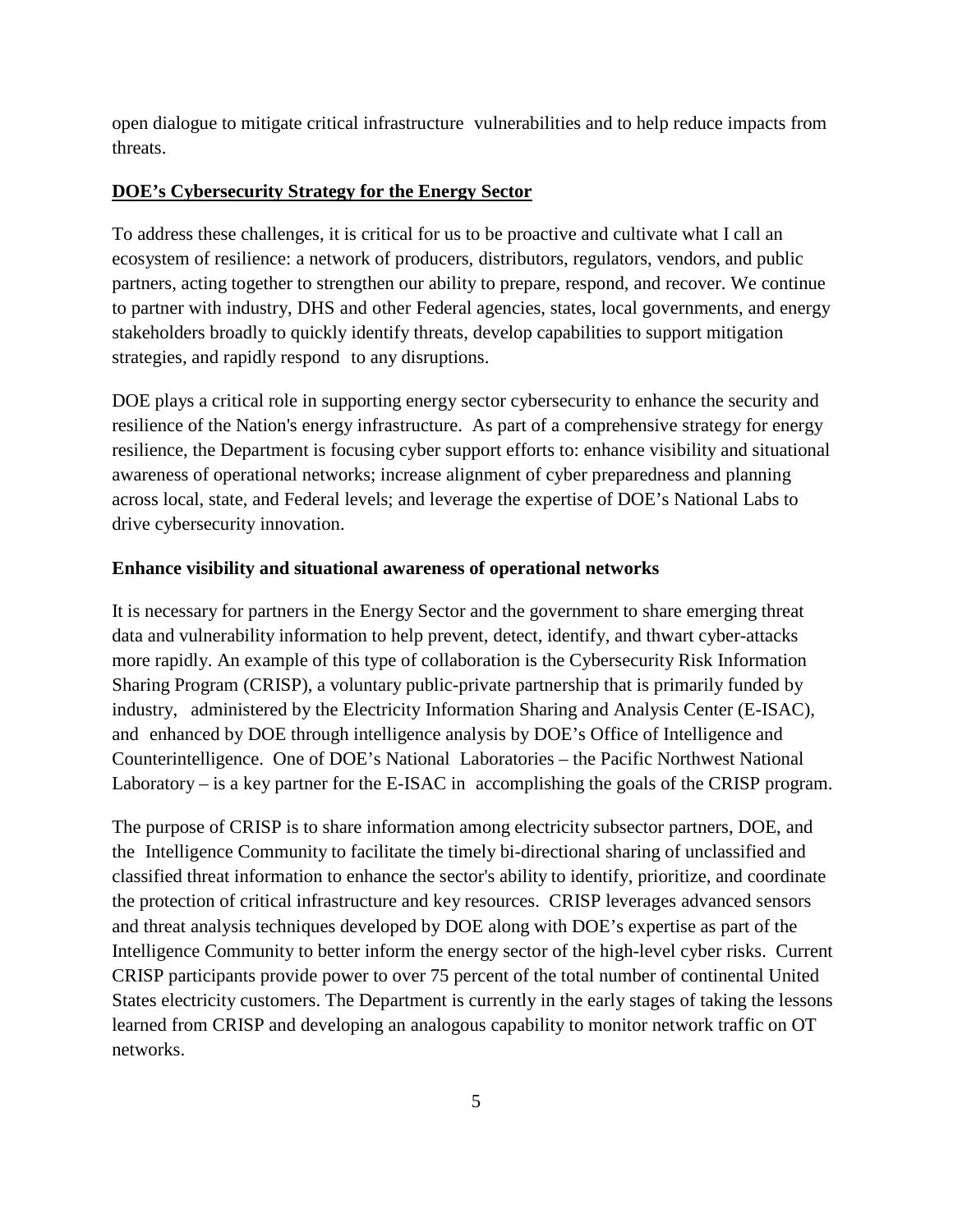If CRISP has demonstrated one finding to DOE, the E-ISAC, and our industry partners, it is that continuous monitoring of critical networks and shared situational awareness is of utmost importance in protecting against malicious cyber activities. Programs such as CRISP are critical for facilitating the identification of and response to advanced persistent threats targeting the energy sector.

Advancing this project to improve situational awareness of OT networks is a key focus of DOE's current activities. Observing anomalous traffic on networks – and having the ability to store and retrieve network traffic from the recent past – can be the first step in stopping an attack early in the cyber kill chain. Continuous monitoring of IT and OT networks, in coordination with Federal partners and industry, is a critical component of protecting the nation against cyber threats.

# **Increase alignment of cyber preparedness and planning across local, state, and Federal levels**

As the Energy SSA, DOE works at many levels of the electricity, petroleum, and natural gas industries. We interact with numerous stakeholders and industry partners to share both classified and unclassified information, discuss coordination mechanisms, and promote scientific and technological innovation to support energy security and reliability. By partnering through working groups between government and industry at the national, regional, state, and local levels, DOE facilitates enhanced cybersecurity preparedness.

As a recent example, DOE-OE and the National Association of Regulatory Utility Commissioners (NARUC) sponsored the third edition of a cybersecurity primer for regulatory utility commissioners. This document was published in January of this year and is publicly available on the NARUC Research Lab website, benefitting not only regulators, but state officials focused on the sector as well.

The updated cyber primer provides best practices, access to industry and national standards, sample questions, and easy reference materials for Commissions in their engagements with utilities to ensure their systems are resilient to cyber threats.

We are continuing to work with the NARUC Research Lab to support regional trainings on cybersecurity throughout the year, with the goal of building commissioner and commission staff expertise on cybersecurity so they ensure cyber investments are both resilient and economically sound.

DOE also continues to work closely with our public and private partners to ensure that our response and recovery capabilities fully support and bolster the actions needed to help ensure the reliable delivery of energy. We continue to coordinate with industry through the SCCs to synchronize DOE and industry cyber incident response playbooks.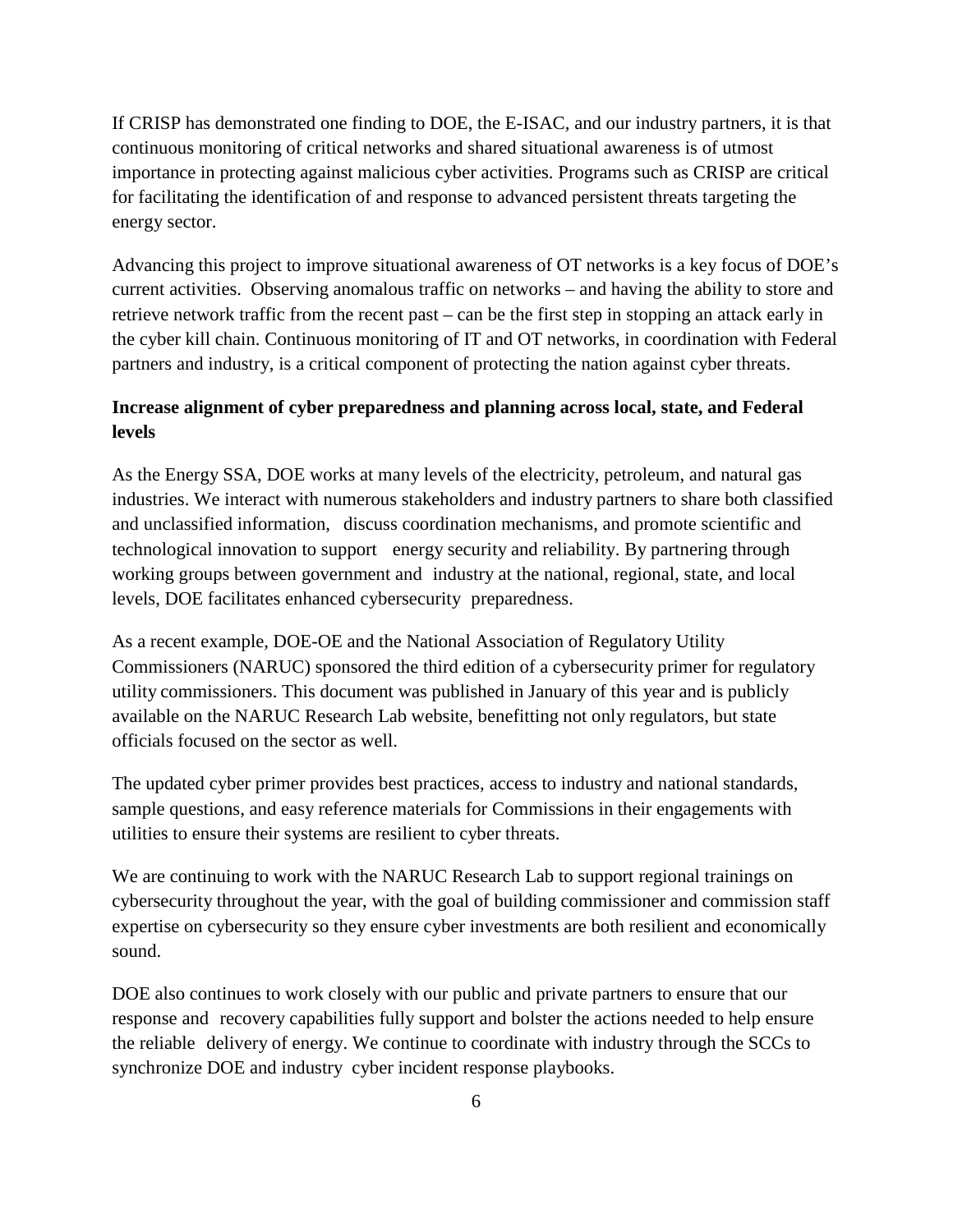DOE-OE also engages directly with our public and private sector stakeholders to help ensure we all are prepared and coordinated in the event of a cyber incident to the industry. Innovation and preparedness are vital to grid resilience. This past December, DOE and the National Association of State Energy Officials (NASEO) co-hosted the Liberty Eclipse Exercise in Newport, Rhode Island, which focused on a hypothetical cyber incident that cascaded into the physical world, resulting in power outages and damage to oil and natural gas infrastructure. The event featured 96 participants from 13 states, and included representatives from state energy offices, emergency management departments, utility commissions, as well as Federal partners, such as FEMA, and private sector utilities and petroleum companies.

In November, we are looking forward to participating in GridEx IV, which is the biennial exercise lead by the North American Electric Reliability Corporation (NERC) and is designed to simulate a cyber and physical attack on electric and other critical infrastructures across North America. Coordination with Federal partners and participation in preparedness activities enable DOE to identify gaps and develop capabilities to support cyber response as the SSA.

# **Leverage the expertise of DOE's National Labs to drive cybersecurity innovation**

Beyond providing guidance and technical support to the energy sector, DOE-OE also supports an R&D portfolio designed to develop advanced tools and techniques to provide enhanced cyber protection for key energy systems. Intentional, malicious cyber threat challenges to our energy systems are on the rise in both number and sophistication. This evolution has profound impacts on the energy sector.

Cybersecurity for energy control and OT systems is much different than that of typical IT systems. Power systems must operate continuously with high reliability and availability. Upgrades and patches can be difficult and time consuming, with components dispersed over wide geographic regions. Further, many assets are in publicly accessible areas where they can be subject to physical tampering. Real time operations are imperative and latency is unacceptable for many applications. Immediate emergency response capability is mandatory and active scanning of the network can be difficult.

The CEDS R&D program is designed to assist the energy sector asset owners by developing cybersecurity solutions for energy delivery systems through a focused research and development effort. DOE-OE co-funds projects with industry partners to make advances in cybersecurity capabilities for energy delivery systems. These research partnerships are helping to detect, prevent, and mitigate the consequences of a cyber-incident for our present and future energy delivery systems. Of course, our National Laboratories are critical partners in executing this work.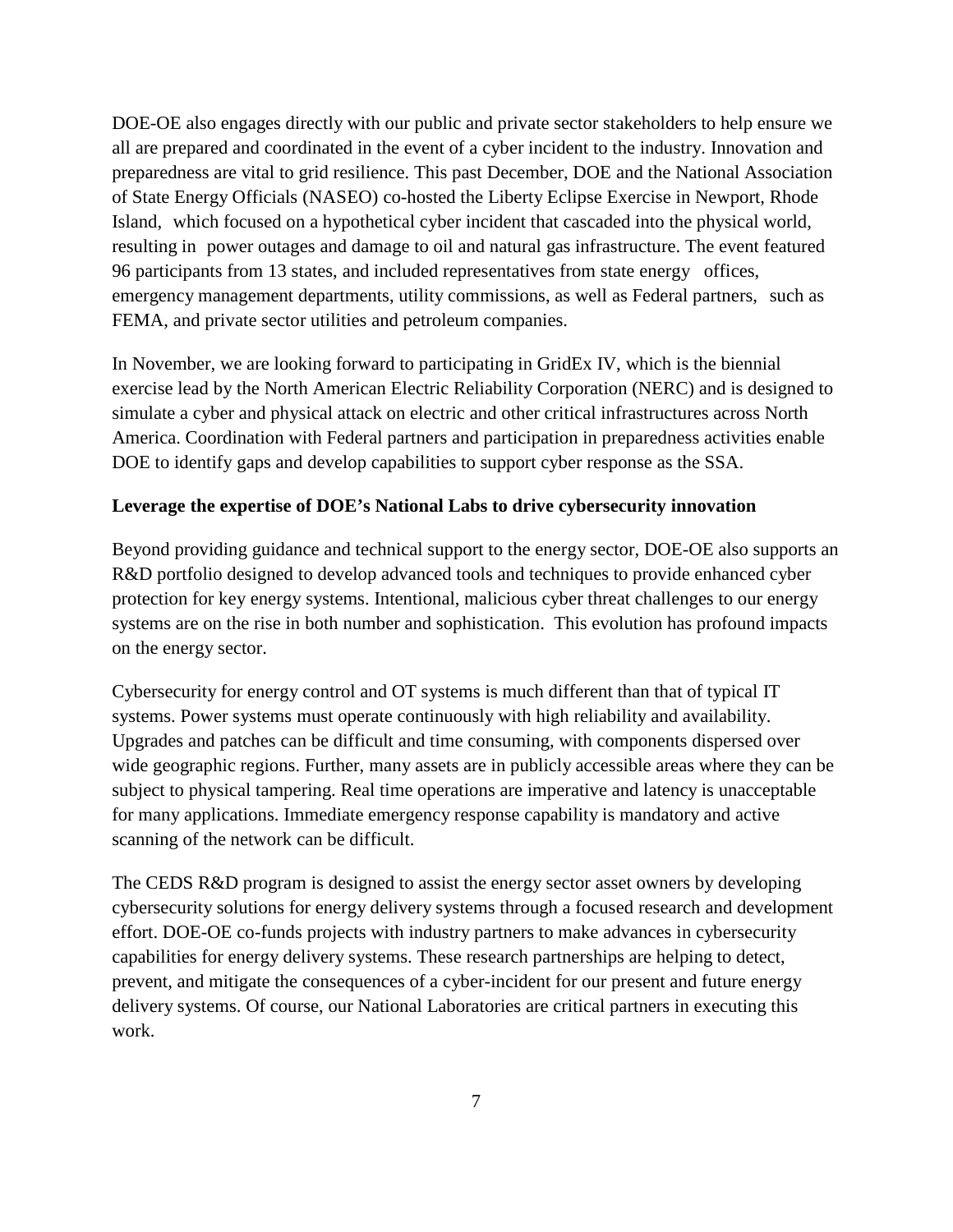To select cybersecurity R&D projects, DOE constantly examines today's threat landscape and coordinates with partners, like DHS, to provide the most value to the energy sector while minimizing overlap with existing projects. For example, the Artificial Diversity and Defense Security (ADDSec) project will develop solutions to protect control system networks by constantly changing a network's virtual configuration, much like military communications systems that rapidly change frequencies to avoid interception and jamming. As a result, ADDSec can harden networks against the mapping and reconnaissance activities that are the typical precursors to a cyberattack.

Another project, the Collaborative Defense of Transmission and Distribution Protection and Control Devices against Cyber Attacks (CODEF), is designed to anticipate the impact a command will have on a control system environment. If the commands would result in damage to the system or other negative consequences, CODEF will have the ability to prevent their execution. This type of solution is especially intriguing as it can detect malicious activity regardless of the source, be it an insider threat or an external actor.

Since 2010, DOE-OE has invested more than \$210 million in cybersecurity research, development, and demonstration projects that are led by industry, universities, and the National Laboratories. These investments have resulted in more than 35 new tools and technologies that are now being used to further advance the resilience of the Nation's energy delivery systems.

#### **Conclusion**

Threats continue to evolve, and DOE is working diligently to stay ahead of the curve. The solution is an ecosystem of resilience that works in partnership with local, state, and industry stakeholders to help provide the methods, strategies, and tools needed to help protect local communities through increased resilience and flexibility. To accomplish this, we must accelerate information sharing to inform better local investment decisions, encourage innovation and the use of best practices to help raise the energy sector's security maturity, and strengthen local incident response and recovery capabilities, especially through participation in training programs and preparedness exercises.

Building an ecosystem of resilience is  $-$  by definition  $-$  a shared endeavor, and keeping a focus on partnerships remains an imperative. DOE will continue its years of work coordinating with DHS and fostering vital energy sector relationships and investing in technologies to enhance security and resilience in order to support industry efforts to respond to, and recover quickly from all threats and hazards.

I appreciate the opportunity to appear before the Subcommittee to discuss the cybersecurity of the energy sector. I would, however, be remiss if I did not take a moment to stress that the interdependent nature of our infrastructure requires that all sectors be constantly focused on